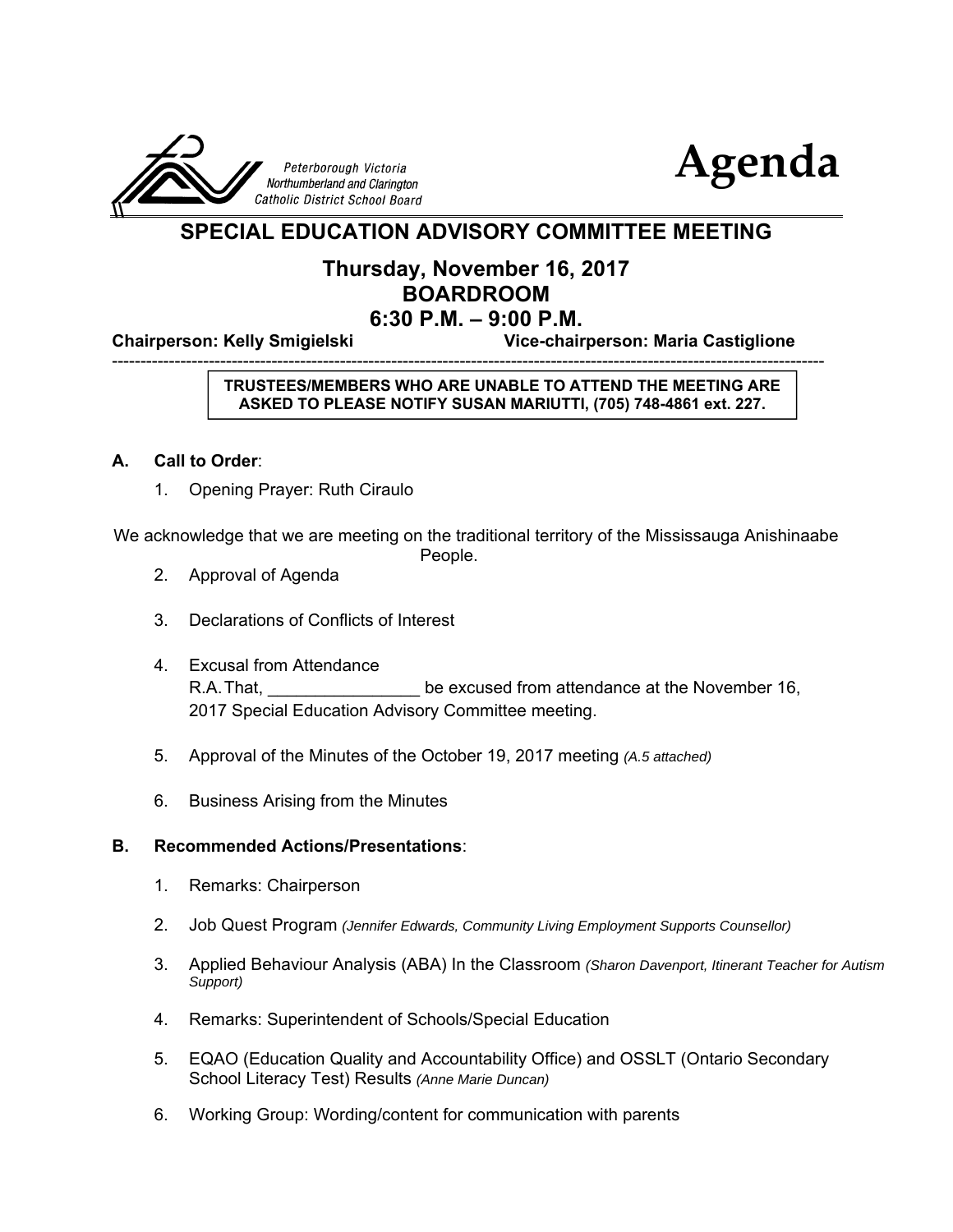- 7. Special Olympics attending an event or opening ceremonies
	- R.A. That the opportunity to attend the Special Olympics in Peterborough March 2018, will fulfill the requirement of the 10<sup>th</sup> Special Education Advisory Committee (SEAC) meeting for the 2017-2018 school year.
- 8. Report from SEAC members

### **Michelle Montague**

Kerry's Place Autism Services Information attached.

## **Kelly Smigielski**

Grandview Children Centre

- Last week, the Grandview sign was unveiled at the future location of the new Grandview in Ajax. The property is located on Harwood Ave. N. and consists of approx. 5 acres to house the new facility.
- Tim Horton's donated \$136,081, proceeds from the recent Smile Cookie campaign
- Grandview Kids Gala is being held this Saturday at Deer Creek in Ajax.
- **C. Information Items**:
- **D. Old Business**:
- **E. New Business**:
- **F. Next Meeting**:
	- 1. Thursday, January 18, 2018 Boardroom, Catholic Education Centre  $6:30 - 9:00$  p.m.
	- 2. Agenda Items: 1) Be Well Strategy
	- 3. Selection of Member for Opening/Closing Prayer:

## **Future Meetings**

Thursday, January 18, 2018 Thursday, February 15, 2018 Thursday, March 22, 2018 Thursday, May 17, 2018 Thursday, June 21, 2018 Tour/PD Session to be determined

## **G. Conclusion**:

- 1. Closing Prayer: Ruth Ciraulo
- 2. Adjournment.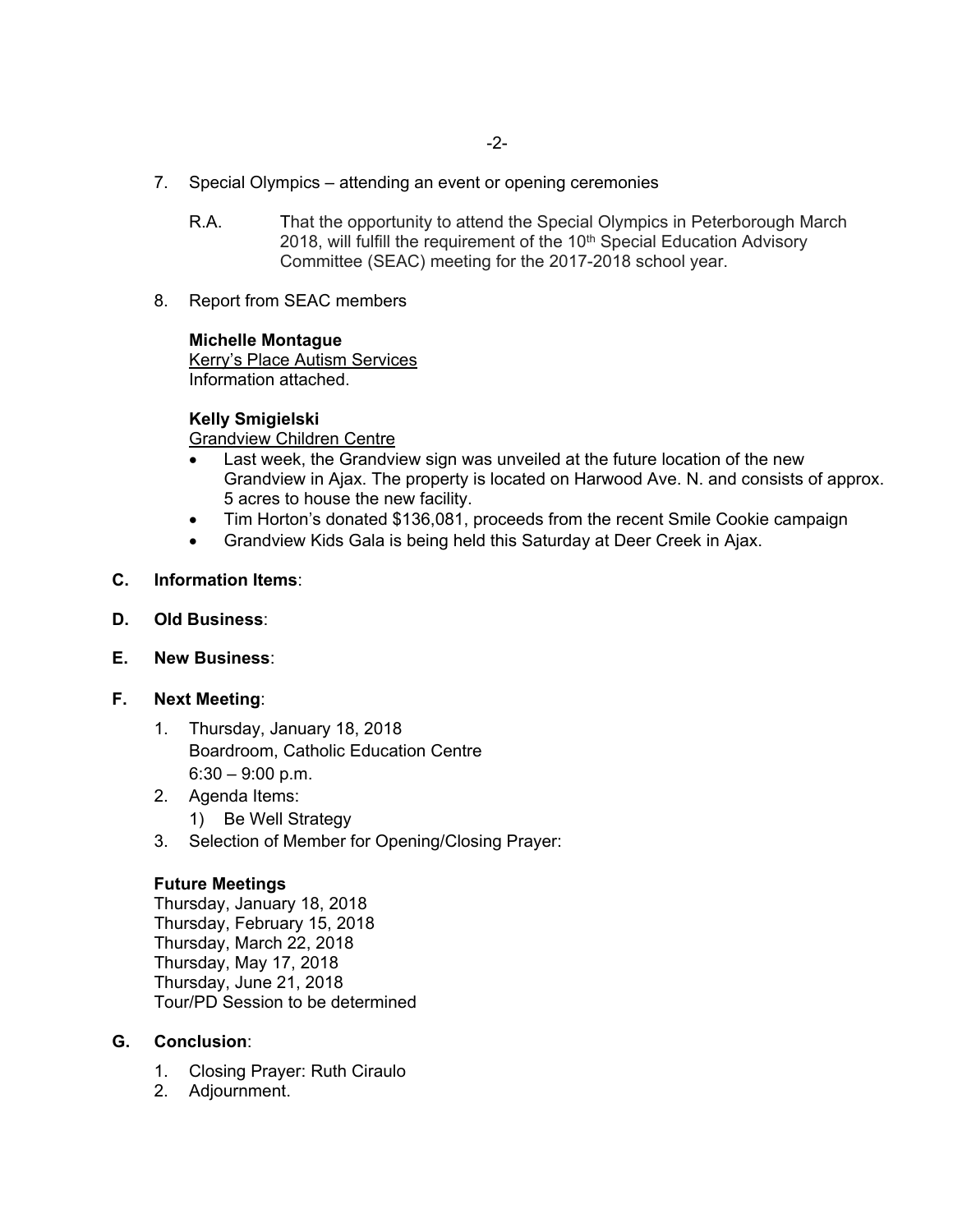

## Upcoming Kerry's Place Autism Services Workshops and Group Learning Sessions (GLS)

#### My Child Has an ASD Diagnosis....Now What? (GLS)

This Group Learning Session is intended for families whose child has received a diagnosis of ASD in the past year. It is often difficult to find information and support regarding Autism; this session will focus on community resources, understanding ASD and what it means to you and your family.

Date: Thursday, November 16, 2017 Time:  $12:30 \text{pm} - 2:30 \text{pm}$ Location: Oshawa Public Library 250 Beatrice Street East, Oshawa, ON L1G 7T6

#### Self-Regulation Using the "Zones" (GLS)

For most of us, controlling our emotions and body comes fairly naturally. However some people with self-regulation difficulties lack this innate ability to think through and succeed in everyday situations. Based on the Zones of Regulation program designed by Leah Kuypers, M. A. Ed., OTR/L, this group learning session aims to help individuals gain skills in the area of self-regulation. The learning activities are designed to help individuals recognize when they're in the different Zones (states of alertness/moods) as well as learn how to use strategies to regulate the Zone they are in. Zones' training provides strategies to teach individuals to become more aware of and independent in controlling their emotions and impulses, managing their sensory needs and improving their ability to problem solve conflicts. Practical ideas are provided that can easily be incorporated into most environments.

Date: Tuesday, November 21, 2017 Time: 5:30 to 7:30 pm Location: 5 Counties Children's Centre: 872 Dutton Rd., Peterborough, ON

#### **Grandparents & ASD**

This workshop will provide participants with a current understanding of ASD and the impact this diagnosis has on the family. Ways to support your children and keep open lines of communication as well as suggestions for connecting and establishing the best possible relationship with your grandchild will be covered. Participants will be provided with resources to find support for themselves and family members.

Presenter: Jennifer Cantello Daw **Location:** Whitby Public Library- 405 Dundas St W, Whitby Date: Thursday, November 23, 2017 Time: 12:30pm to 3:30pm

#### **Communication & Behaviour**

This workshop will help individuals identify challenging behaviours and their impact on communication. As well, individuals will be introduced to strategies to target these behaviours and enhance communication effectiveness including the use of visual supports and strategies to become a better communication partner.

Presenter: Natalie Beechey Location: Whitby Public Library- 405 Dundas St W, Whitby Date: Monday, November 27, 2017 Time: 9:30am to 12:30 pm